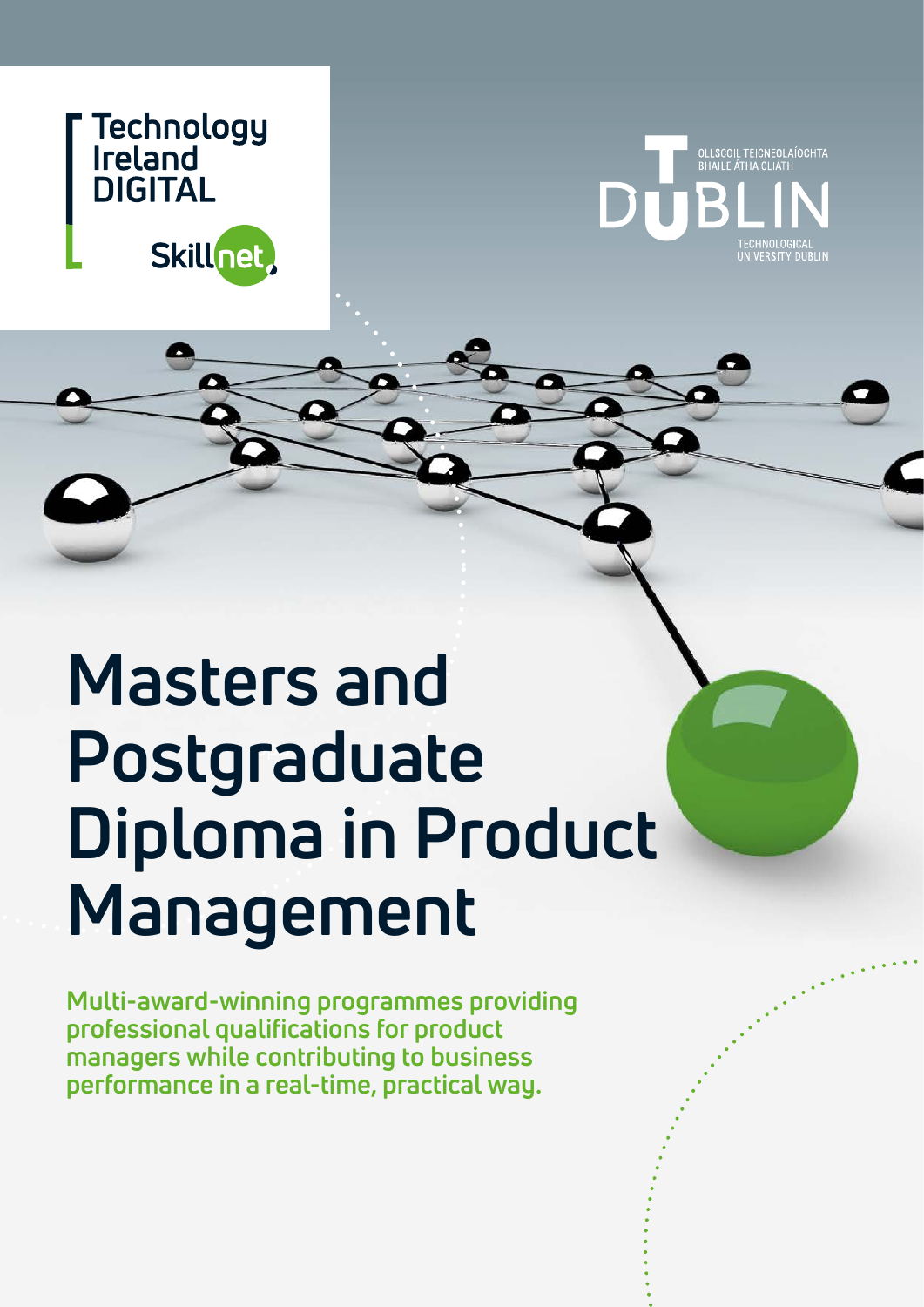## **Drive your career with a professional product management qualification**

## **Delivery**

The Postgraduate Diploma is part-time over 12 months. Modules are delivered on two consecutive days per month from October through June. Participants finish in September with a company based capstone project to bring real impact to their organisation.

On successful completion of the postgraduate diploma, participants can progress to a masters. The MSc track consists of three core modules and a thesis. "The lecturers include some of the world's leading authorities in product management.

Now I have the knowledge and the frameworks to back up whatever approach I am recommending, whereas before I might have just gone with gut instinct."

**Aidan Kenny Head of Product Smartbox Group**



"The application of programme learning to live challenges in the workplace delivered immediate benefits for me and my employer.

Among the many concepts that I was introduced to, business modelling and portfolio mapping were applied with great results."

**Mark Hill Vice President Product Management and Design Kitman Labs**

**KITMANIARS**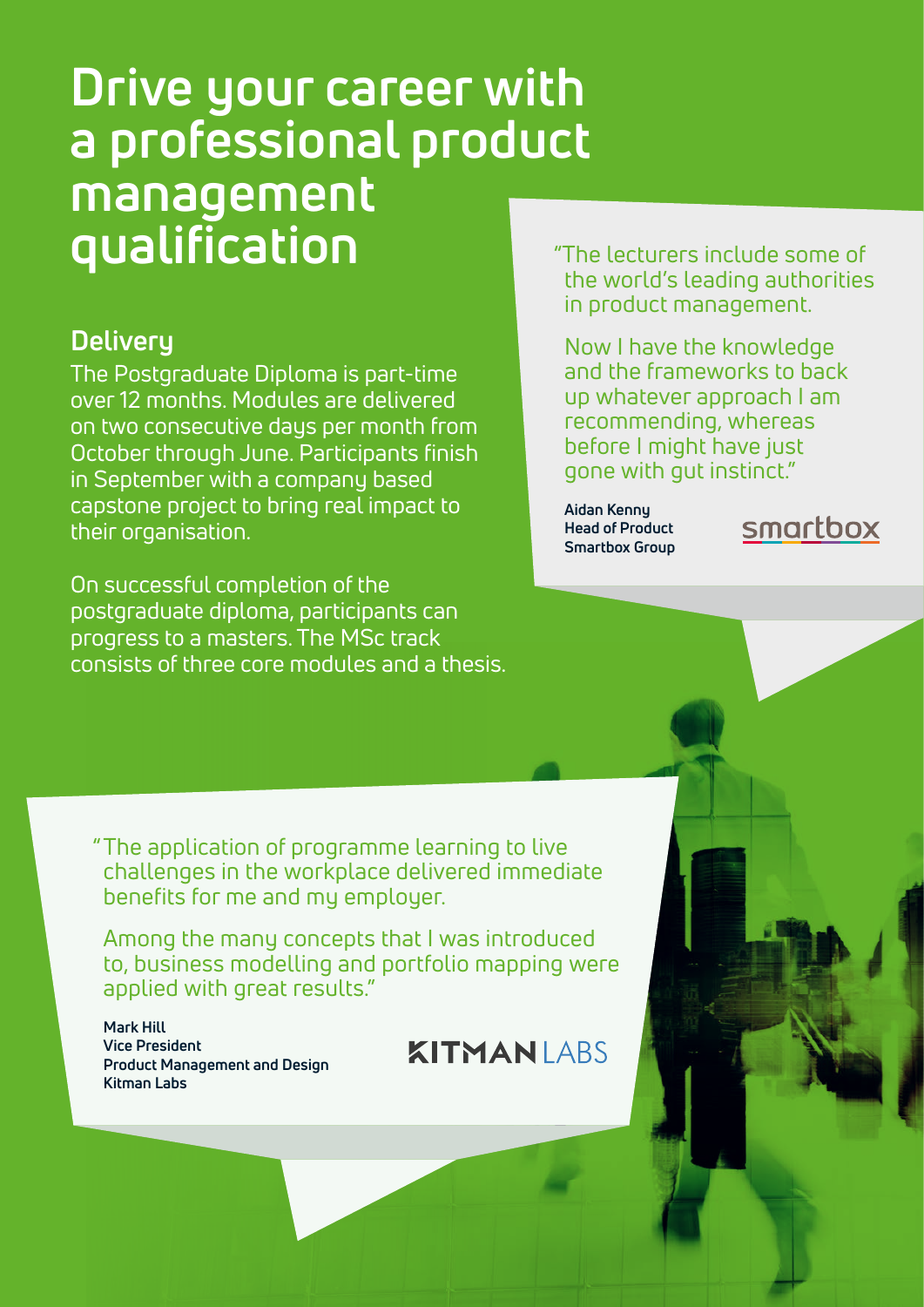# **Postgraduate Diploma modules**

## **The Postgraduate Diploma in Product Management spans nine foundational competencies.**

## **Strategy and Business Models**

- $\blacksquare$  Develop product strategies to meet your growth challenges.
- $\blacksquare$  Identify opportunities to create differentiable value, and drive business model innovation.

## **Innovation and NPD**

- $\blacksquare$  Understand technology cycles and identify market discontinuities.
- $\blacksquare$  Learn how to align your business strategy with product strategy.
- **n** Drive value creation through roadmapping.

## **Customer and Market Analysis**

- $\blacksquare$  Master context-driven research, including how to scope, plan and execute market research.
- $\blacksquare$  Learn to build evidence-based market profiles and product propositions.

## **Business Case and Strategic Pricing**

- $\blacksquare$  Master the fundamentals of pricing.
- **n** Build evidence-based business cases.

#### **Product Portfolio Management**

- **n** Accelerate product commercialisation.
- **n** Discover emerging practices in product design and delivery.
- **n** Analyse opportunities and risks in the context of your portfolio.

#### **Applied Design Thinking**

- $\blacksquare$  Employ design thinking methods to match market needs with technological feasibility and business viability.
- **n** Accelerate problemsolving and discovery using structured, repeatable protocols.

### **Product Management at Scale**

- **N** Explore Go-to-Market and Route-to-Market frameworks
- **n** Optimise the Sales-Marketing-Product Management interface.

#### **Leadership and Personal Development**

- $\blacksquare$  Understand personality traits and their impact.
- **n** Explore leadership strategies.

#### **Communications and Collaboration**

- **n** Strengthen your leadership, negotiation and communication stule.
- **n** Enhance your ability to influence stakeholders and obtain buy-in from others.

## **Applied in-company project**

Participants craft a major, companybased project to address significant business challenges. The project incorporates frameworks for analusis and the implementation of recommendations.

Project options include:

- **• Strategic Product Market Plan**
- **• Innovation Audit**
- **• Product Lifecycle Review**

Participants should plan for ten hours of self-directed learning per week.

Successful candidates have the option to progress to an MSc over the following year.

"Completing the Masters in Product Management was a turning point in the development of my critical thinking and strategic management skills."

**Macdara Butler Head of Digital Experience OpenJaw Technologies**

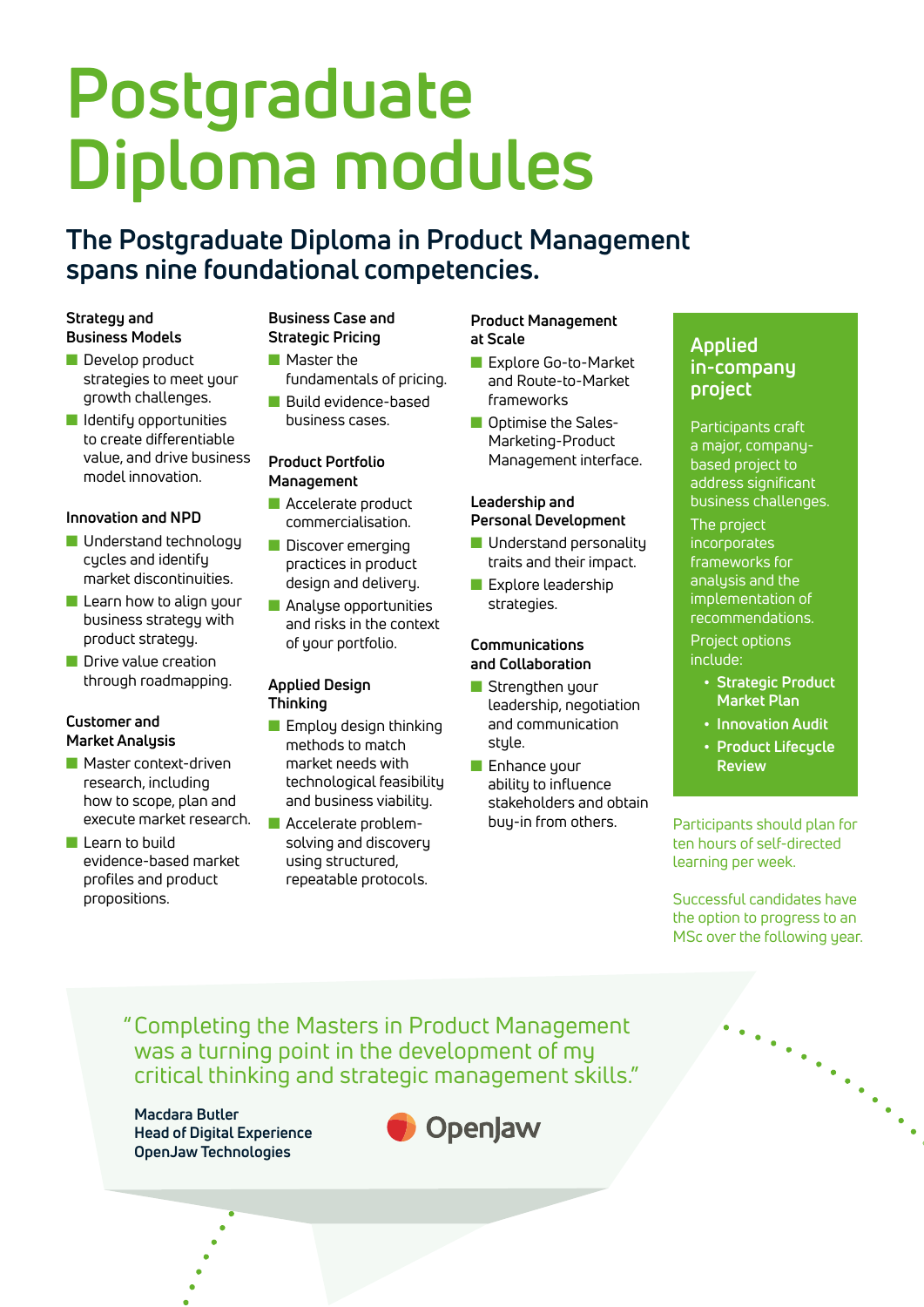

## **Postgraduate Diploma Modules**

**Strategy and Business Models**

**Innovation & NPD Strategy and Business Models**

**Customer and Market Analysis** 

**Business Case and Strategic Pricing Customer and Market Analysis**

**Product Portfolio Management Business Case and Strategic Pricing**

**Applied Design Thinking Product Portfolio Management**

**Product Management at Scale Applied Design Thinking**

**Leadership and Personal Development Product Management at Scale**

**Communication and Collaboration Leadership and Personal Development**

**Applied Project Communication and Collaboration** 

## **Strategy for Competitive Positioning MSc Modules**

## $\operatorname{\sf Strategy}$  for Competitive Positioning

**Business Research Methods Strategic Management of Technology and Innovation**

**Thesis Business Research Methods**

**Thesis**

**The additional modules towards an MSc develop strategic competence and advanced analytical rigour.**

#### **Strategy for Competitive Positioning**

- $\blacksquare$  Advance your understanding of global strategy development and implementation.
- $\blacksquare$  Evaluate strategic choices in the multi- national and small business contexts.

## **Strategic Management of Technology and Innovation**

- $\blacksquare$  Learn about decisions and processes that help to generate, develop and deliver technology in line with company strategy and growth objectives.
- **n** Review company-level best and next practice.

### **Business Research Methods**

- Develop approaches for systematic enquiry and analytical rigour in product management.
- Reinforce your ability to test and generate theory through empirical research.
- **n** Enhance problem-solving and decision-making skills.

### **Dissertation**

**30 credits** on the National Framework of Qualifications

- $\blacksquare$  The dissertation offers the opportunity to consolidate and integrate programme learning.
- $\blacksquare$  It leverages the company context, to deliver business impact through targeted engagement with product management theory and practice.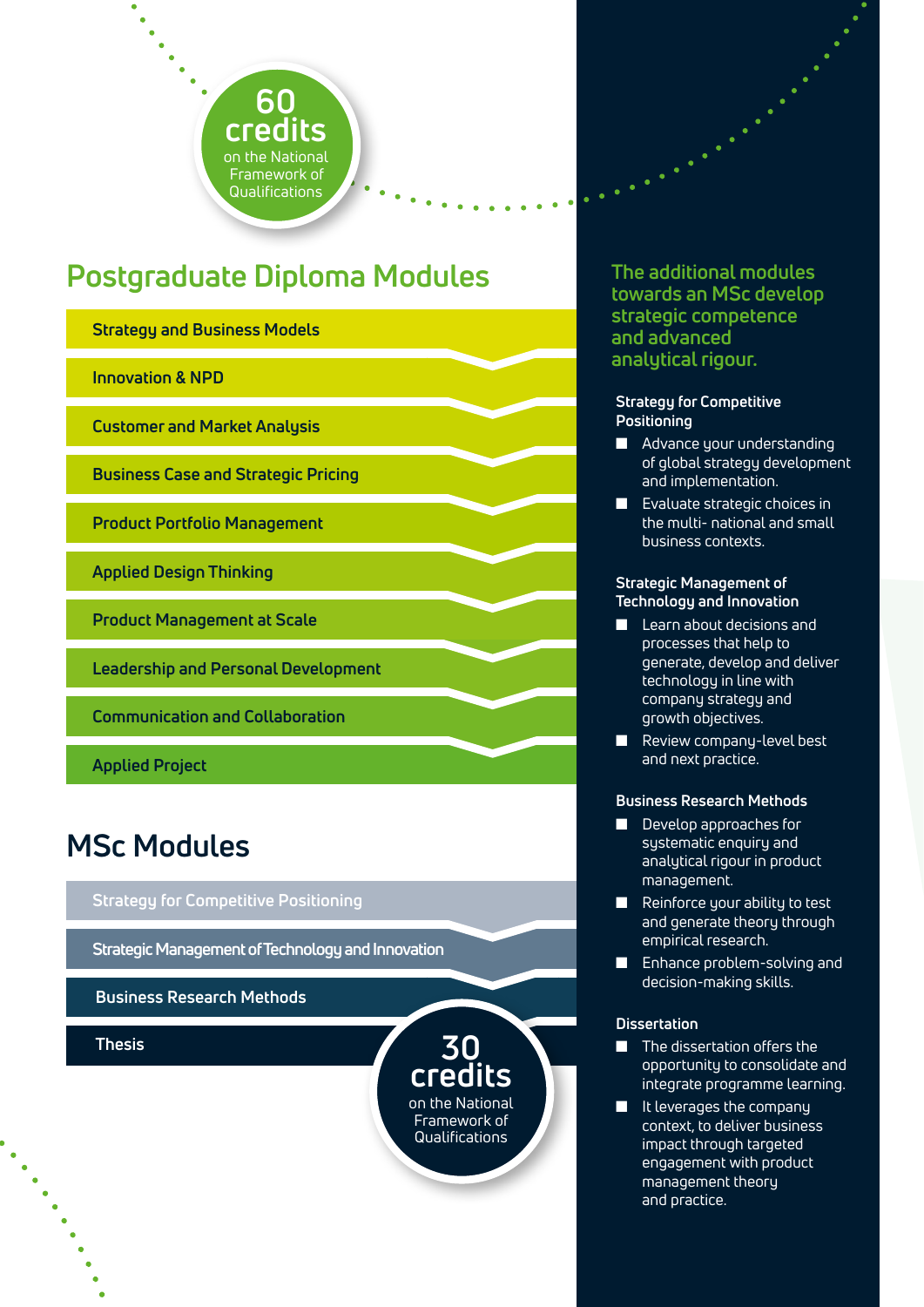# **Coursework and learning philosophy**

The award-winning partnership with the software technology sector has enabled the development of a curriculum which combines application to practice and learning from theory.

The sharing of experiences and challenges with fellow participants from a diverse range of companies keeps the process dynamic and engaging.

Company-based assignments are embedded in coursework at both diploma and masters level. The programme adopts an action-learning approach, so students work on the business while working in the business.

To deliver this one-of-akind learning experience, TU Dublin brings together a unique international faculty of renowned scholars, thought leaders, best-selling authors and leading-edge practitioners.

"The programme gave me the skills to effectively balance product management effort between discovery, design and delivery, as well as influencing my colleagues to achieve the right outcomes in an inclusive and collaborative way."

**Aoife McGivern Manager, Product Management Workday**



## **Your learning partners**

## **Technological University Dublin**

TU Dublin, Ireland's first Technological University, combines academic excellence with professional, career-oriented learning and research. TU Dublin's College of Business is a leading provider of executive education with a distinctive practice-led, research-informed approach.

## **Technology Ireland DIGITAL Skillnet**

Technology Ireland DIGITAL Skillnet is the National Training Network for companies in the Software Technology Sector. It provides support for firms with software and technology functions to enhance and skills and boost competitiveness. **www.softwareskillnet.ie**

## **Technology Ireland**

Technology Ireland is an Association within Ibec, which represents the Digital and Software Technology Sector. Technology Ireland is the largest business organisation representing Ireland's tech sector.

"The balance between theory and practice was excellent. It enabled me to bring my product management knowledge and capabilities to a new level, with significant benefits for my employer."

**Qian Zhang Product Owner Oneview Healthcare**